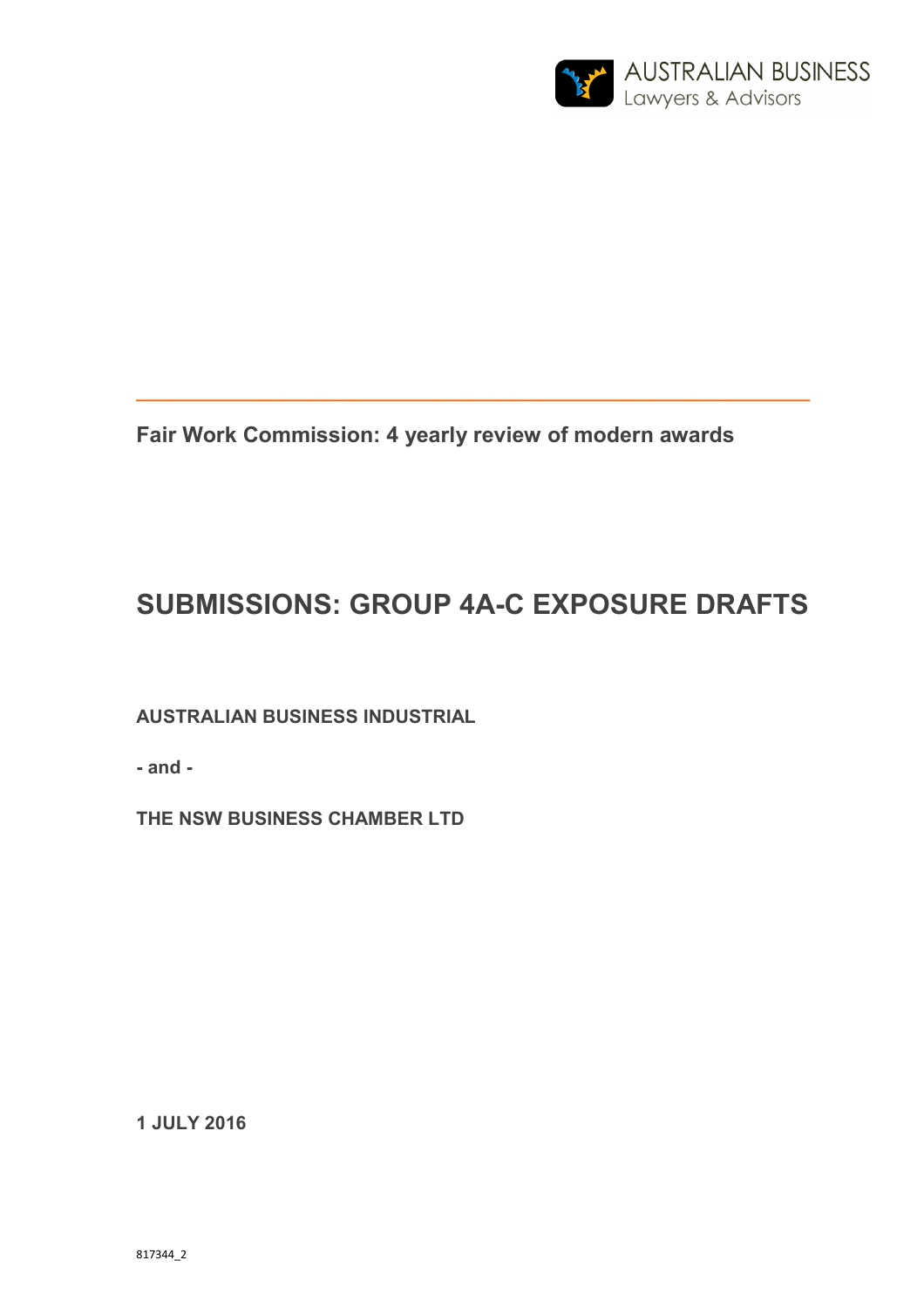| $1_{\cdot}$ |                                                                             |  |
|-------------|-----------------------------------------------------------------------------|--|
| 2.          |                                                                             |  |
| 3.          |                                                                             |  |
| 4.          |                                                                             |  |
| 5.          |                                                                             |  |
| 6.          |                                                                             |  |
| 7.          | SOCIAL, COMMUNITY, HOME CARE AND DISABILITY SERVICES INDUSTRY AWARD 2010  7 |  |
| 8.          |                                                                             |  |
| 9.          |                                                                             |  |
| 10.         |                                                                             |  |
| 11.         |                                                                             |  |
| 12.         |                                                                             |  |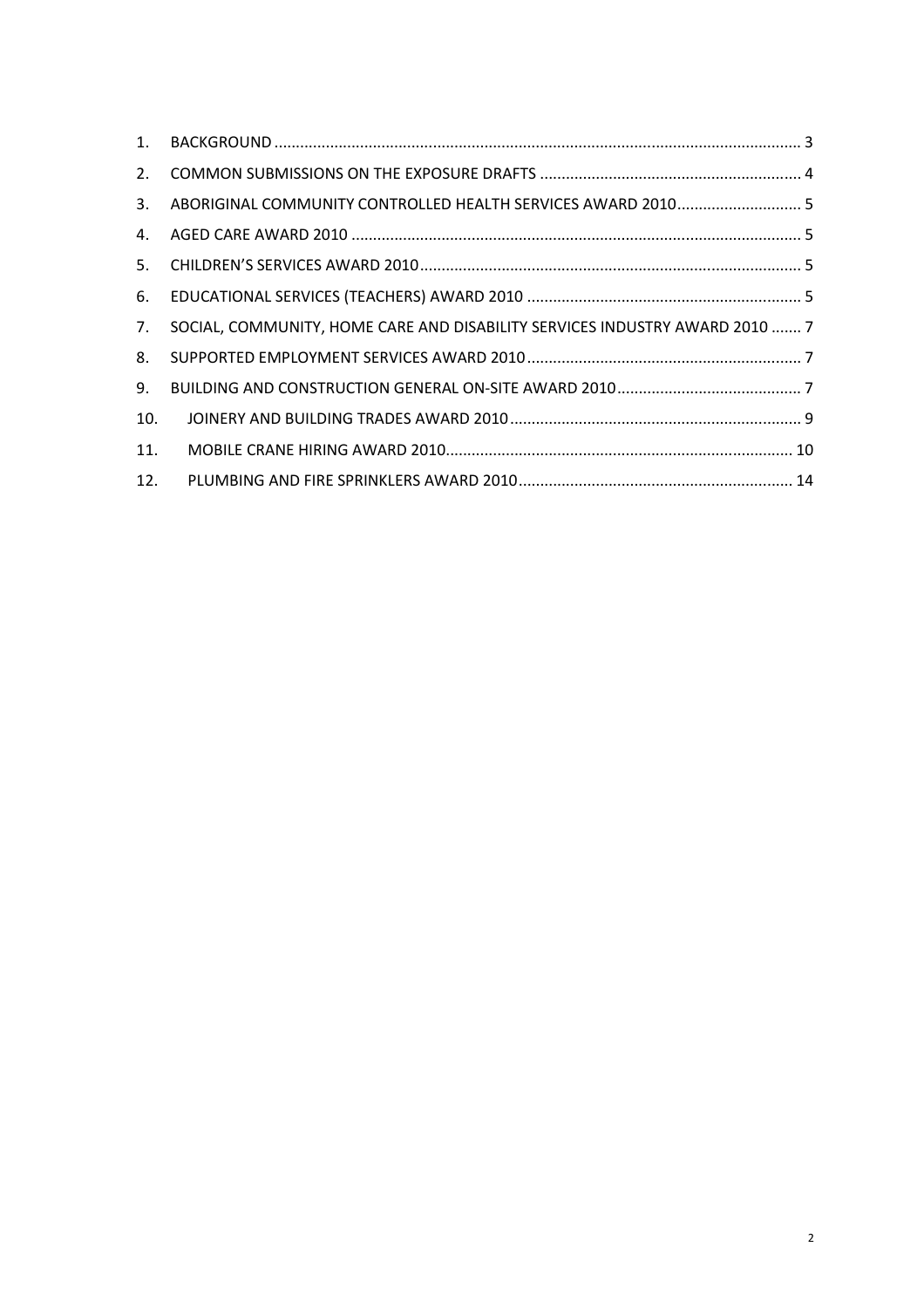#### **1. BACKGROUND**

- 1.1 These submissions relate to the Exposure Drafts of group 4A-C awards released in May 2016.
- 1.2 In Directions issued on 10 May 2016, the Fair Work Commission (**Commission**) directed interested parties to file comprehensive written submissions on the technical and drafting issues related to the sub-group 4A-C Exposure Drafts by 30 June 2016.
- 1.3 These submissions are made on behalf of Australian Business Industrial (**ABI**) and the New South Wales Business Chamber Ltd (**NSWBC**). ABI is a registered organisation under the *Fair Work (Registered Organisations) Act 2009*. NSWBC is a recognised State registered association pursuant to Schedule 2 of the *Fair Work (Registered Organisation) Act* 2009.
- 1.4 ABI and NSWBC has a material interest in the following Group 4 Awards:
	- (a) Sub-group A:
		- (i) Aboriginal Community Controlled Health Services Award 2010;
		- (ii) Aged Care Award 2010;
		- (iii) Children's Services Award 2010;
		- (iv) Educational Services (Teachers) Award 2010;
		- (v) Social, Community, Home Care and Disability Services Industry Award 2010;
		- (vi) Supported Employment Services Award 2010;
	- (b) Sub-group C
		- (i) Building and Construction General On-site Award 2010;
		- (ii) Electrical, Electronic and Communications Contracting Award 2010;
		- (iii) Joinery and Building Trades Award 2010;
		- (iv) Mobile Crane Hiring Award 2010; and
		- (v) Plumbing and Fire Sprinklers Award 2010.
- 1.5 ABI and NSWBC appreciate the opportunity to provide the following submissions on the Group 4A-C Exposure Drafts.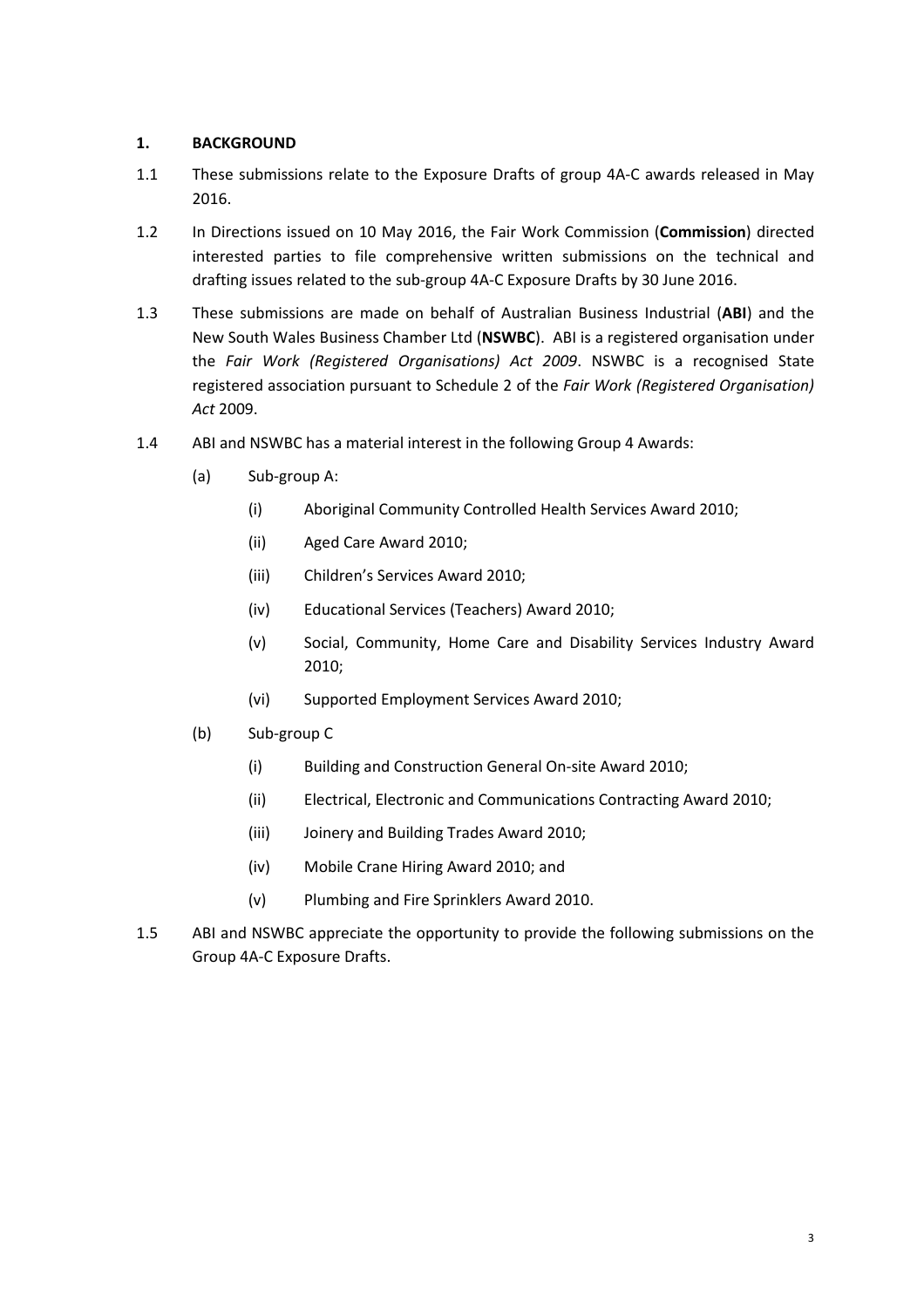#### **2. COMMON SUBMISSIONS ON THE EXPOSURE DRAFTS**

#### *New clause: 'Effect of variations made by the Fair Work Commission'*

- 2.1 We note that a new clause has been inserted into the Group 4 Exposure Drafts titled *'Effect of variations made by the Fair Work Commission'*. In our submission, this clause is more appropriately located as a sub-clause of the 'Title and Commencement' clause after sub-clause 1.2 rather than as a standalone clause.
- 2.2 We also refer to paragraphs 2.6-2.11 of our 15 April 2016 submission in respect of the Group 3 Exposure Drafts where our clients submitted that the words 'as varied' should be removed from sub-clause 1.2 of the Exposure Drafts.

#### *New sub-clause: Allowances*

2.3 Many of the Exposure Drafts contain a new provision in the 'Allowances' clause which provides:

> *Employers must pay to an employee the allowances the employee is entitled to under this clause. See Schedule C for a summary of monetary allowances and method of adjustment.*

- 2.4 While we understand that the provision is designed to be an 'introductory' or 'signpost' provision, our clients are concerned that the provision is in fact a separate and additional legally enforceable term of the Award which contains within it an obligation which is additional to the more specific obligations for the payment of each allowance in applicable circumstances.
- 2.5 The consequence of the insertion of this new provision is that, where an employer fails to pay an allowance in a particular case will be exposed to penalties for breaches of two separate terms of the Award: firstly, a breach of the 'introductory' clause and, secondly, a breach of the provision detailing the specific allowance to be paid. While it might be said that a Court, in any prosecution proceedings, would view those two breaches together as occurring in the same course of conduct when considering the quantum of any penalty, it remains the case that under the Exposure Draft the employer would have committed two contraventions of the Award whereas there would only be one contravention under the current Awards.
- 2.6 In light of the potentially material adverse impact to employers, and the fact that the exposure draft process is not intended to amend any entitlements or obligations, this new provision should be deleted.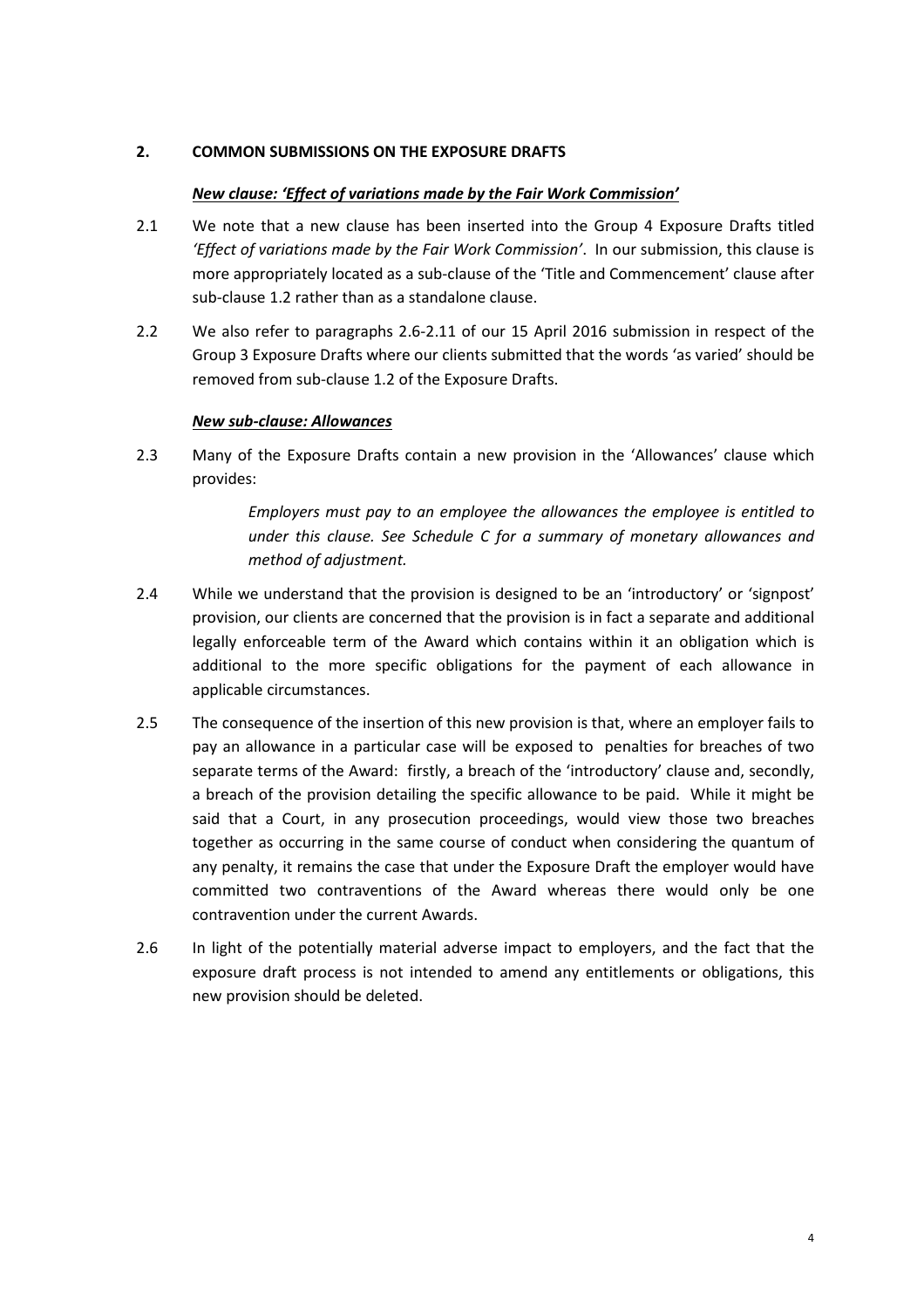#### **3. ABORIGINAL COMMUNITY CONTROLLED HEALTH SERVICES AWARD 2010**

- 3.1 Clause 2: In response to the Commission's query in relation to the underlined text in the note attached to the definition of "Aboriginal health worker", the note can be deleted in circumstances where the national registration system was implemented as of 1 July 2012.
- 3.2 Clause 2: In response to the Commission's query in relation to the definition of "Aboriginal person", the Commission's proposed alternative wording is likely to create confusion. We recommend the definition read as follows:

*"Aboriginal, when referring to a person, will be taken to include a Torres Strait Islander person."* 

3.3 Clause 17.2(a)(i): The term "bilingual" has been defined firstly at clause 2 and then again defined in identical terms at  $17.2(a)(i)$ . The repeated definition in  $17.2(a)(i)$  should be deleted, as it is superfluous. Alternatively, the clause could refer back to the definition at clause 2, rather than repeating the same definition word for word.

# **4. AGED CARE AWARD 2010**

- 4.1 Clause 11.1: In response to the Commission's query, our clients do not consider it necessary to include a definition of "fixed term employee".
- 4.2 Clause 11.3: The words "and part-time" should be inserted between "full-time" and "employees".
- 4.3 Clause 23.2: In response to the Commission's query, we agree that clause 23.2(a)(ii) should clarify the period over which this is counted; our clients consider that 12 months is the intended period.

# **5. CHILDREN'S SERVICES AWARD 2010**

5.1 Clause 11.1: This clause should retain the words "as such" which appear in the current Award. Our clients propose that the clause provide:

> "A casual employee is an employee engaged as such for temporary and relief purposes ..."

- 5.2 Clause 17.2(c): The word "who" should be included in this clause so it reads "An employee who works...".
- 5.3 Schedule C.2.1(a): The word "increased" should be replaced with "adjusted". The current wording presumes that any adjustment to the relevant figures will always be an increase, and the clause does not contemplate the possibility of deflation.

# **6. EDUCATIONAL SERVICES (TEACHERS) AWARD 2010**

6.1 Clause 7.2: The list of facilitative provisions is potentially incomplete and we propose that the table be updated as follows: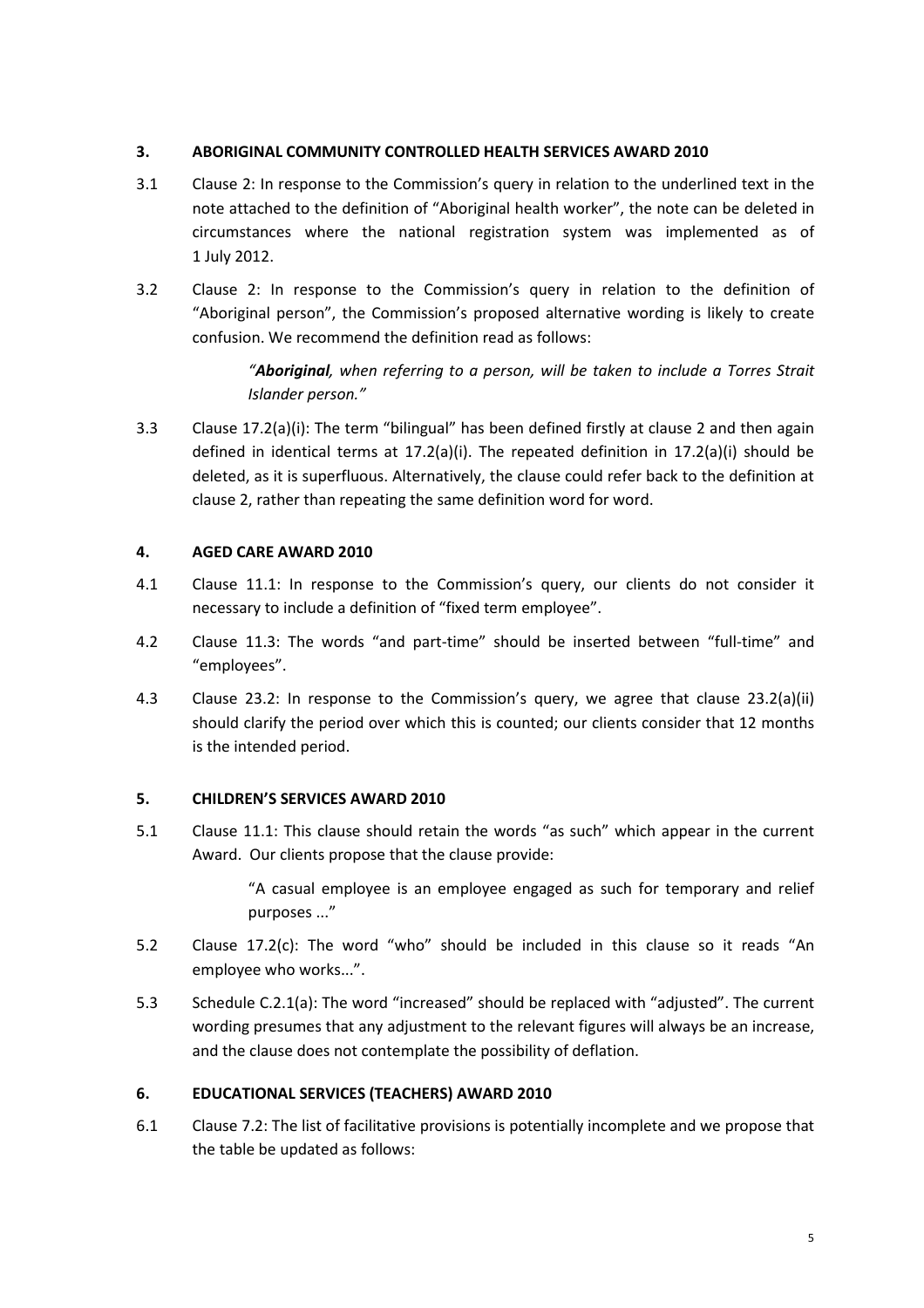| <b>Clause</b> | <b>Provision</b>                                    | between<br>Agreement |
|---------------|-----------------------------------------------------|----------------------|
|               |                                                     | an employer and:     |
| 12.2          | Casual employment                                   | An individual        |
| A.1.3         | Ordinary hours of work-teachers employed in early   | An individual        |
|               | childhood services                                  |                      |
| A.2           | Rostered days off-teachers employed<br>early<br>-in | An individual        |
|               | childhood services                                  |                      |
| A.3.1         | Meal breaks-teachers employed in early childhood    | An individual        |
|               | services                                            |                      |
| A.4.2         | Time off instead of overtime payment-teachers       | An individual        |
|               | employed in early childhood services                |                      |

6.2 Clause 11.4: Our clients consider that the basis for calculation as currently set out under sub-clauses 11.4(a) and (b) actually causes more confusion than under the current Award as setting out the formula under sub-headings (a) and (b) appear to suggest that they are two different concepts. It may be more appropriate to maintain the wording as found in the current Award, or alternatively express the method of calculation as follows:

Prescribed face-to-face teaching hours of the employee

Usual prescribed face-to-face teaching hours of a fulltime employee

- 6.3 Clause 14.4: In response to the FWC's question about whether a definition of years of service (similar to that provided in clause 14.2(b)) is necessary for the purposes of clause 14.4, ABI and NSWBC submit that a separate definition is not necessary.
- 6.4 Clause 18.2: To ensure consistency between clause 18.2 and Schedule C.1, references to levels should be re-inserted into clause 18.2. Our clients propose that this might be achieved by simply inserting the appropriate level in brackets after the number of places - e.g. Up to 39 places (Level 1).
- 6.5 Clause 21.3(b): The word 'or' should be inserted at the end of sub-clause 21.3(b)(i) after the words "preschool service date;".
- 6.6 Clause 30: The comparison document contains a note that clause 21.5 should be moved to be included in exposure draft clause 32 (Termination of Employment). As the Exposure Draft does not contain a clause 32, we have assumed taken this to mean clause 30 instead. It is also unclear whether this comment was included in error as the current Award does not contain a clause 21.5. If the reference to clause 21.5 is intended to refer to how the pro-rata salary inclusive of annual leave should be calculated on termination and the FWC considers this a necessary addition to clause 30, then the reference should be to clause 21 as a whole instead of clause 21.5 specifically.
- 6.7 Schedule A.2.12: The inclusion of this clause at Schedule A is odd given that Schedule A only applies to early childhood services operating for at least 48 weeks per year. However, as the remainder of the Award does not contemplate Rostered Days Off, it is questionable whether clause 15 is the appropriate place for this clause either.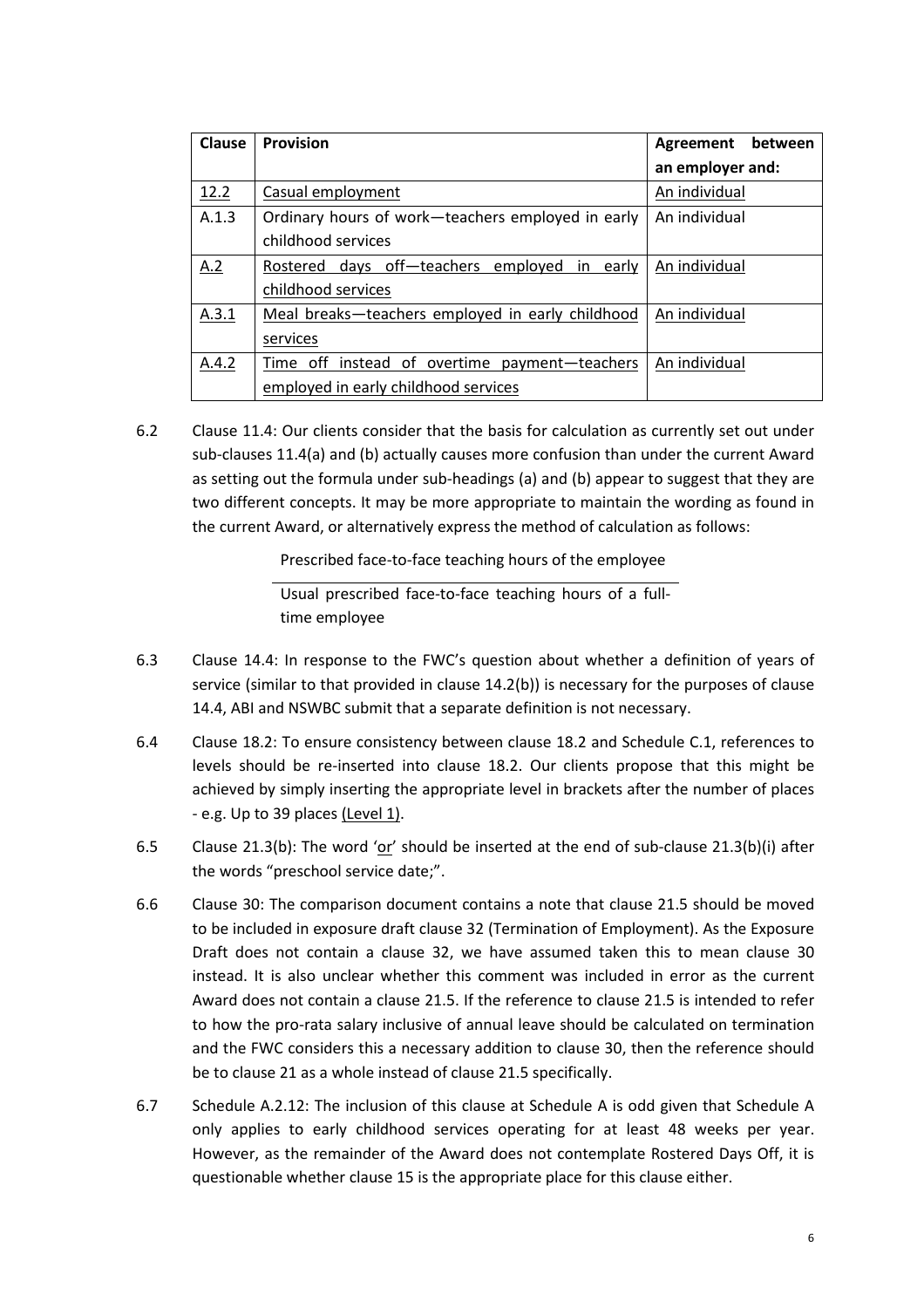6.8 Schedule C.2: A note or similar should be inserted at Schedule C.2 to clarify that payment of the vehicle allowances is capped at 400km per week (as set out in clause 18.4).

# **7. SOCIAL, COMMUNITY, HOME CARE AND DISABILITY SERVICES INDUSTRY AWARD 2010**

- 7.1 Clause 12.4: In response to the Commission's query, we agree that the language "each pay point within the level" should be adopted.
- 7.2 Clause 14.3(d): In response to the Commission's query, while it might be unlikely that many employers communicate rostering arrangements with employees via mail and/or facsimile, those methods of communication should be retained as they may still be used in certain circumstances.
- 7.3 Clause 14.3(e): In response to the Commission's query, we do not consider it necessary for the term 'relieving staff' to be defined.
- 7.4 Clause 14.7: In response to the Commission's query, it would seem that employees supervising clients in excursion activities involving overnight stays from home are only entitled to the benefits prescribed in clause 14.7 to the exclusion of those benefits prescribed in clause 14.5.
- 7.5 Clause 21.2: In response to the Commission's query, it would seem sensible to condition the language in clause 2.1.2 by a time period of 12 months.

# **8. SUPPORTED EMPLOYMENT SERVICES AWARD 2010**

- 8.1 Clauses 15.3(d) and (e): These clauses should be joined together as per the current Award. By separating the provisions out into separate sub-clauses, it results in an apparent inconsistency between clauses 15.3(b) and 15.3(e).
- 8.2 Clause 16.4: This clause should read "Wage assessment tools referred to at clauses 16.2(a) to  $(v)$ " in order for it to make sense.
- 8.3 Clause 16.5: This clause should read "Wage assessment tools referred to at clauses 16.2(w) to (dd)" in order for it to make sense. The words "Analysis of Wage Assessment Tools used by Business Services" should also be italicised to ensure consistency with the formatting in clause 16.4.
- 8.4 Clause 16.9: This clause can likely be removed given it was a transitional provision and the timeframes referred to in the provision have now passed.

# **9. BUILDING AND CONSTRUCTION GENERAL ON-SITE AWARD 2010**

- 9.1 Clause 7.2: There are a number of issues with the table in clause 7.2, as well as additional facilitative provisions contained within the Exposure Draft which are not referenced in the table in clause 7.2. We make the following comments in respect of the table:
	- (a) Clause 16.9(b) of the Exposure Draft provides that an employer may change the start time and have an early start if agreement is reached between the employer and the employees and their representative(s), if requested. This clause is not currently referenced in the table in clause 7.2 of the Exposure Draft as being a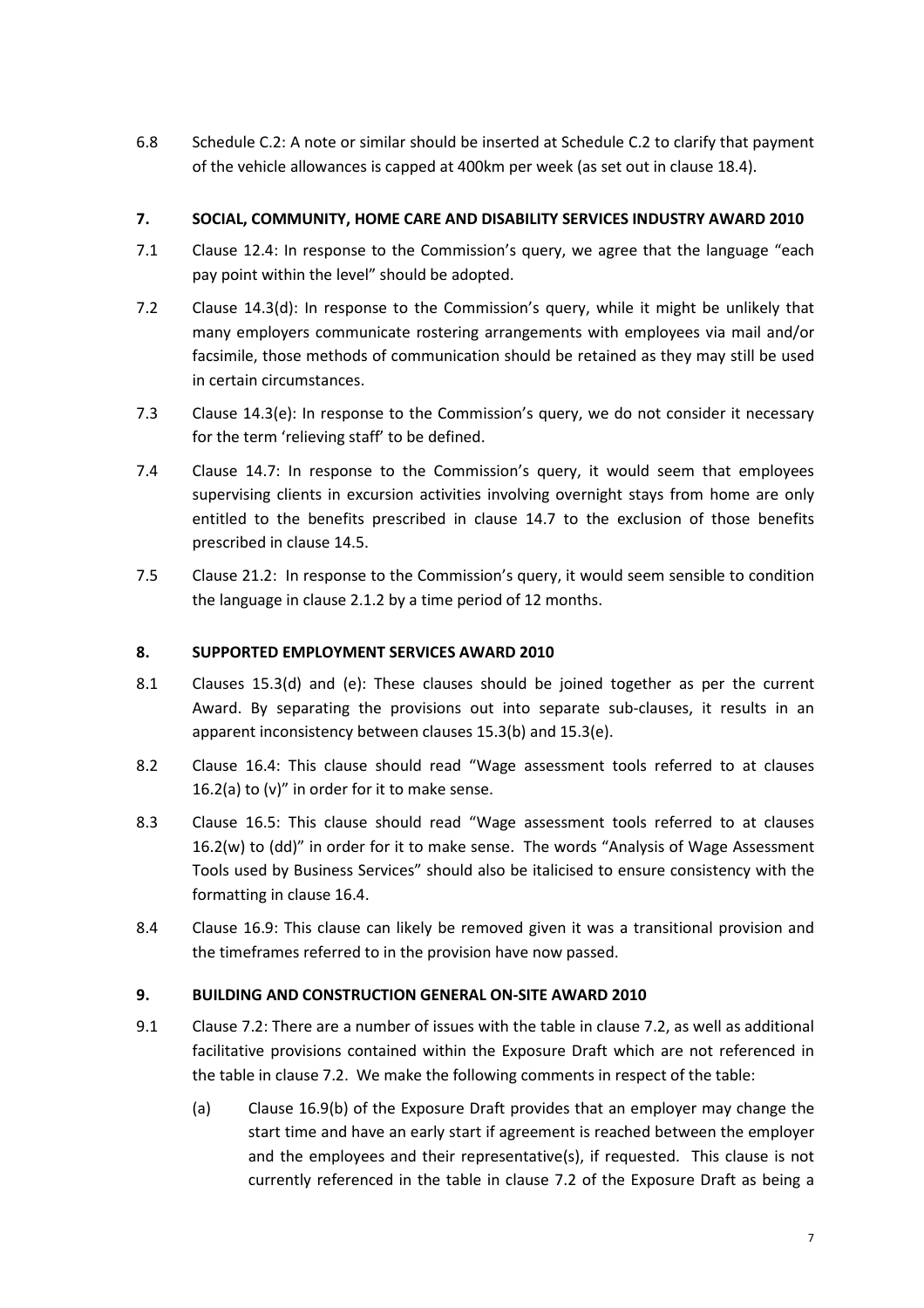facilitative provision. Accordingly, we submit that the following line should be inserted into the table in clause 7.2:

| <b>Clause</b> | <b>Provision</b> | Agreement between and employer and: |
|---------------|------------------|-------------------------------------|
| 16.9(b)       | Early starts     | The majority of employees           |

- (b) Clause 16.9(b) of the Exposure Draft is unclear on whether agreement must be reached with "the majority of employees". Given that clause 16.9(b) refers to "employees" in the plural, it is likely that it is intended to apply to "the majority of employees". As such, we submit that clause 16.9(b) should be amended to clarify that is applies to an agreement reached between "the employer and the majority of employees". This will ensure that the wording of clause 16.9(b) is consistent with the proposed wording for the table in clause 7.2 of the Exposure Draft.
- (c) Clause 23.14(a) is referred to in the table at clause 7.2 of the exposure draft as being a clause which can be modified if agreement is reached between the employer and the majority of employees. However, clause 23.14(a) refers to agreement between "the employer and employees". It is unclear whether this is meant to be a majority of employees or individual employees. Given that clause 23.14(a) refers to "employees" in the plural, it is likely that it is intended to apply to "the majority of employees". As such, we submit that clause 23.14(a) should be amended to clarify that it applies to an agreement reached between "the employer and the majority of employees". This will ensure that the wording of clause 23.14(a) is consistent with the table in clause 7.2 of the Exposure Draft.
- (d) Clause 24.6 of the Exposure Draft states that where a charge is made for meals in a construction camp, the charge will be fixed by agreement between the employer and the majority of affected employees. This clause is not currently referenced in the table in clause 7.2 of the Exposure Draft as being a facilitative provision. Accordingly, the following line should be inserted into the table in clause 7.2:

| <b>Clause</b> | <b>Provision</b>  | Agreement between and employer and: |
|---------------|-------------------|-------------------------------------|
| 24.6          | Camp meal charges | The majority of employees           |

- 9.2 Clause 12.5: In response to the query from the Commission, our clients submit that the casual hourly rate should be calculated by adding 25% to the hourly rate specified in clause 19.1. We note that clauses 19.3(a) or  $19.3(b)$  set out the manner in which the hourly rates of pay are calculated for daily hire employees and weekly hire employees, which are different classes of employees to casuals. It would be inappropriate to calculate the casual hourly rate in accordance with clause 19.3(a) for daily hire because:
	- (a) the calculation of the daily hire rate factors in "the incidence of loss of wages for periods of unemployment between jobs". This component of the hourly rate for daily hire employees is inconsistent with someone engaged as an irregular casual (i.e. irregular casual employee is one who has been engaged to perform work on an occasional or non-systematic or irregular basis); and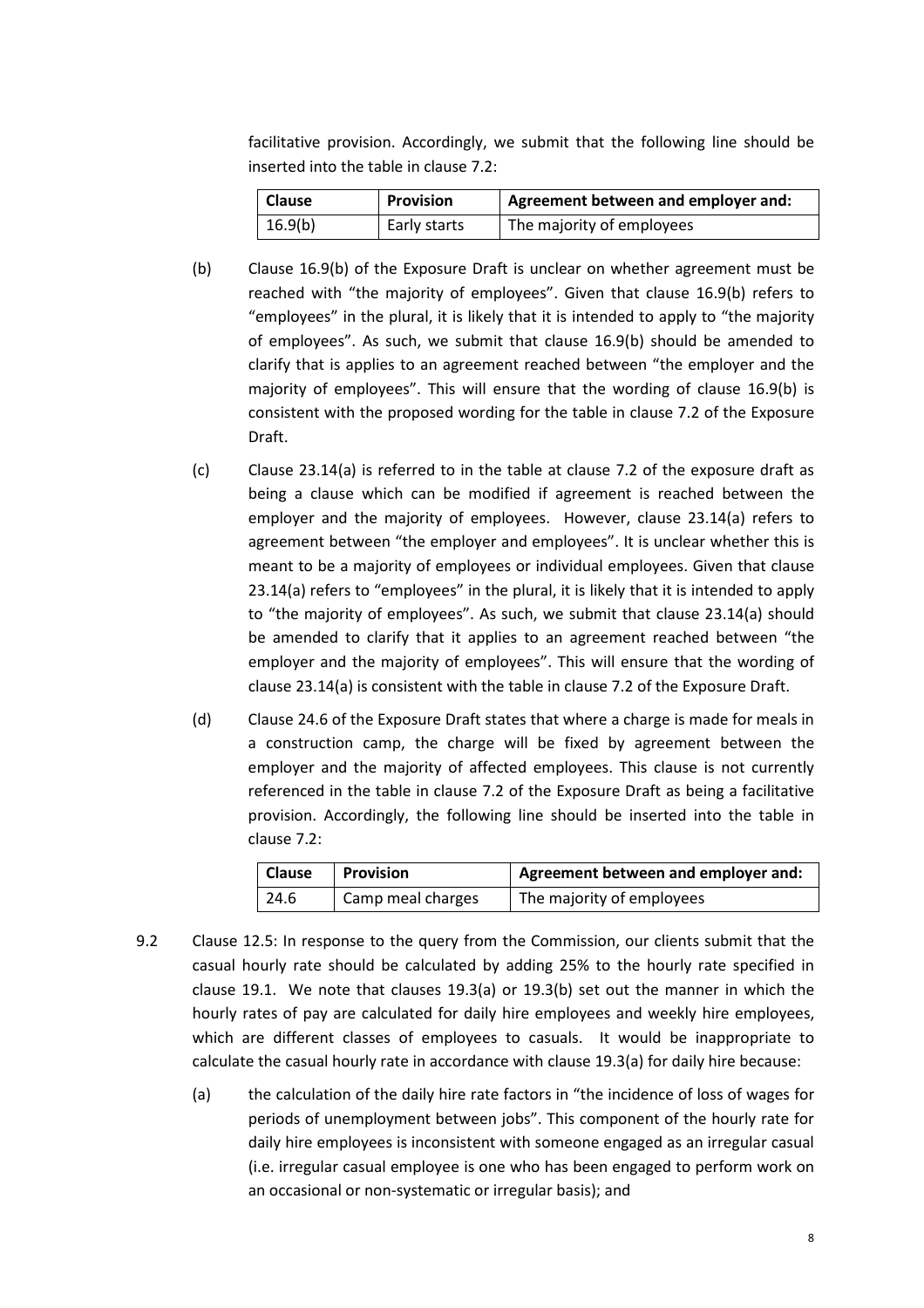- (b) daily hire employees receive entitlements which casuals do not such as one day's notice of termination. Clause 12.5 of the Exposure Draft states that the casual loading is paid as compensation for annual leave, personal/carer's leave, community service leave, notice of termination and redundancy benefits and public holidays not worked.
- 9.3 Clause 19.1(c): Our clients consider that clause 19.1(c) should be removed from the Exposure Draft as clause 2 of the Exposure Draft already contains a definition of "CW" and "ECW".
- 9.4 Clause 21.12: In response to the query from the Commission, it would seem prudent for there to also be provision in this clause for the relevant electrician's licence for Western Australia, Australian Capital Territory and the Northern Territory.
- 9.5 Clause 26.3: This clause in the Exposure Draft sets out the definition of "accident pay". There is a definition of "accident pay" in clause 2 of the Exposure Draft. That being the case, we submit that it is unnecessary to reproduce the definition a second time in clause 26.3.
- 9.6 Clause 28.4: In response to the Commission's query, we consider that clause 28.4 should be amended to state 'outside or in addition to an employee's ordinary time of work', as this is consistent with clauses 16.1 and 16.2 and it clarifies the manner in which overtime applies to all employees (including casuals).

# **10. JOINERY AND BUILDING TRADES AWARD 2010**

10.1 Clause 7.2: There is an additional facilitative provision at clause 18.1(b) which is not referenced in the table and should be included. Clause 18.1(b) states that an employee must be paid 200% of the ordinary hourly rate for all work done during a meal break, unless the employer and the employee agree to an alternative arrangement. Accordingly, we submit that the following line should be inserted into the table in clause 7.2:

| <b>Clause</b> | <b>Provision</b>        | Agreement between and employer and: |
|---------------|-------------------------|-------------------------------------|
| 18.1(b)       | Alternative arrangement | The individual employee             |
|               | concerning meal break   |                                     |

- 10.2 Clause 13.16: In response to the Commission's query regarding whether this clause is still required, we note that the purpose of the clause was to ensure that persons engaged as apprentices prior to the commencement of the award on 1 January 2010 would still be covered by the terms of the modern award. Given that the modern award has been in place now for over 6 years, it is most likely that the apprentices affected by this clause (i.e. apprentices engaged prior to the commencement of the modern award) have finalised their apprenticeship agreements, either by completion or cancellation. That being the case, we are not opposed to clause 13.16 being removed from the Exposure Draft.
- 10.3 Clause 20.6(a): In response to the Commission's query, clause 22.3(m) of the current Award provides that a tradesperson who is the holder of a scaffolding certificate or rigging certificate issued by the appropriate certifying authority and who is required to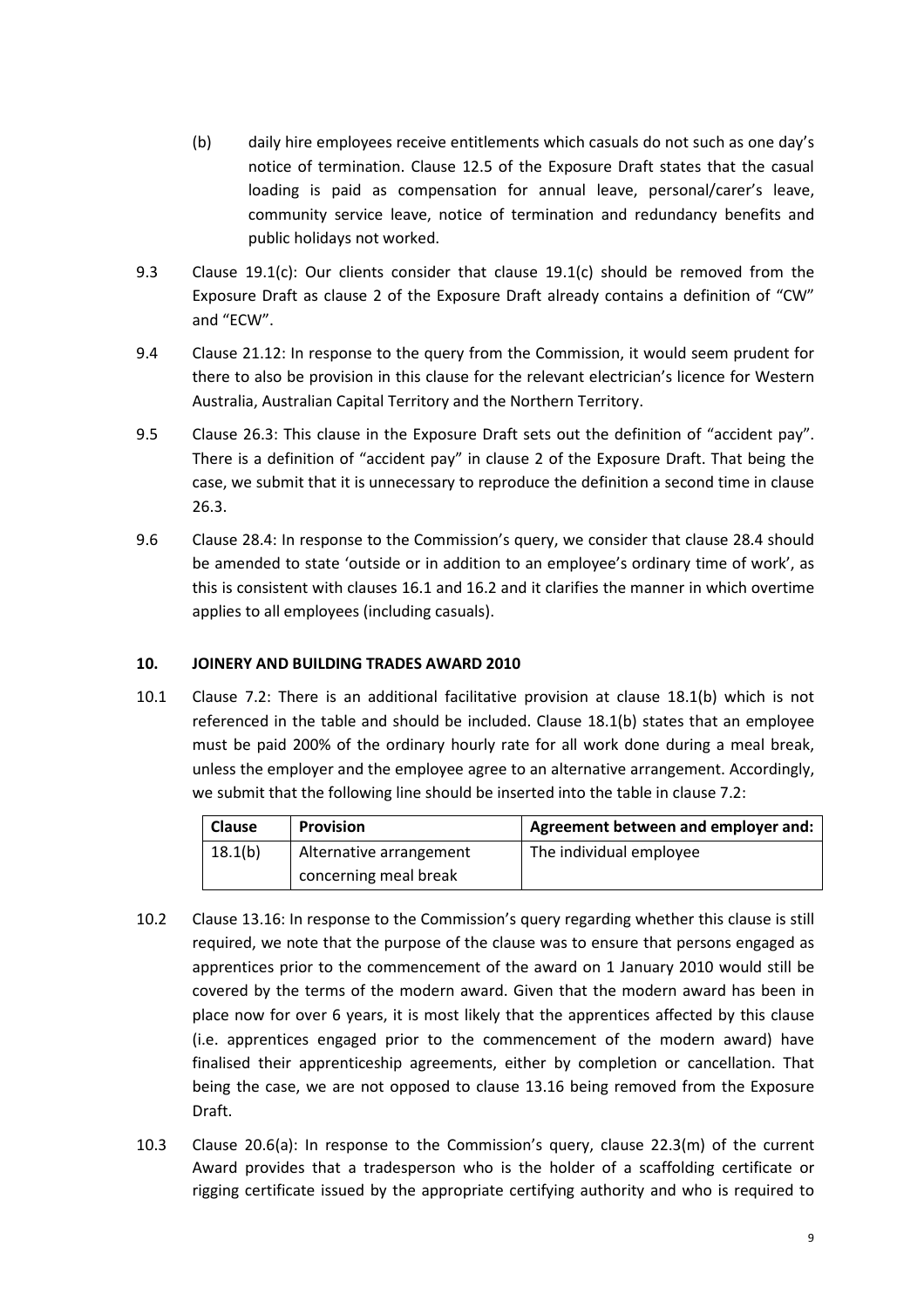act on that certificate whilst engaged on work requiring a certificated person must be paid an additional 3.2% of the hourly *standard rate* per hour. On that basis, the scaffolding allowance should be specified as being a percentage of the standard rate.

- 10.4 Clause 24.5: This clause sets out the overtime and public holiday rates that are payable to shiftworkers. However, the clause does not state whether the overtime/public holiday rates are payable in lieu of the shift rates prescribed in clause 24.4 of the Exposure Draft. We submit that this drafting could create a degree of uncertainty as to whether both rates apply concurrently. Accordingly, to avoid doubt, we submit that a new clause 24.5(c) should be inserted into the Exposure Draft in the following terms:
	- *(c) The overtime and public holiday rates specified in this clause will be paid instead of the shift rates specified in clause 24.4 of the award.*

# **11. MOBILE CRANE HIRING AWARD 2010**

- 11.1 Clause 7.2: There is a number of incorrect references in the table which should be amended. Furthermore, there are additional facilitative provisions contained in the Exposure Draft which are not referenced in the table in clause 7.2. For example:
	- (a) The table states that the application of clause  $9.7(g)$  (casual conversion to fulltime) can be altered with the agreement of the majority of employees. However, clause 9.7(g) actually states that the application of the clause can be altered by *"agreement between the employer and the majority of the employees in the relevant workplace or a section or sections of it, or with the casual employee concerned"*. That being the case, we submit that the third column of the table in clause 7.2 should read, *"The majority of employees or the individual casual employee"*.
	- (b) The table states that with the agreement of the majority of employees, an employer can introduce time off in lieu of payment for overtime. This facilitative provision is stated to apply for clause 21.11. However, the Exposure Draft does not contain a clause 21.11. The proper reference in the table should be clause 21.9(a).
	- (c) Clause 12.5 states that the ordinary hours of work will not exceed 10 hour on any day provided that the arrangement of ordinary working hours in excess of eight hours in one day will be with the agreement of the majority of employees involved. This clause is not currently referenced in the table as being a facilitative provision. Accordingly, we submit that the following line should be inserted into the table:

| <b>Clause</b> | Provision                     | Agreement between and employer and: |
|---------------|-------------------------------|-------------------------------------|
| 12.5          | Ordinary hours in excess of 8 | The majority of employees           |
|               | hours in any one day          |                                     |

(d) Clause 15.2 states that where agreement is reached between the employer and the employee to vary the application of the meal break specified in clause 15.2 of the Exposure Draft, the employer will not be required to make payment in excess of 10 minutes. This clause is not currently referenced in the table as being a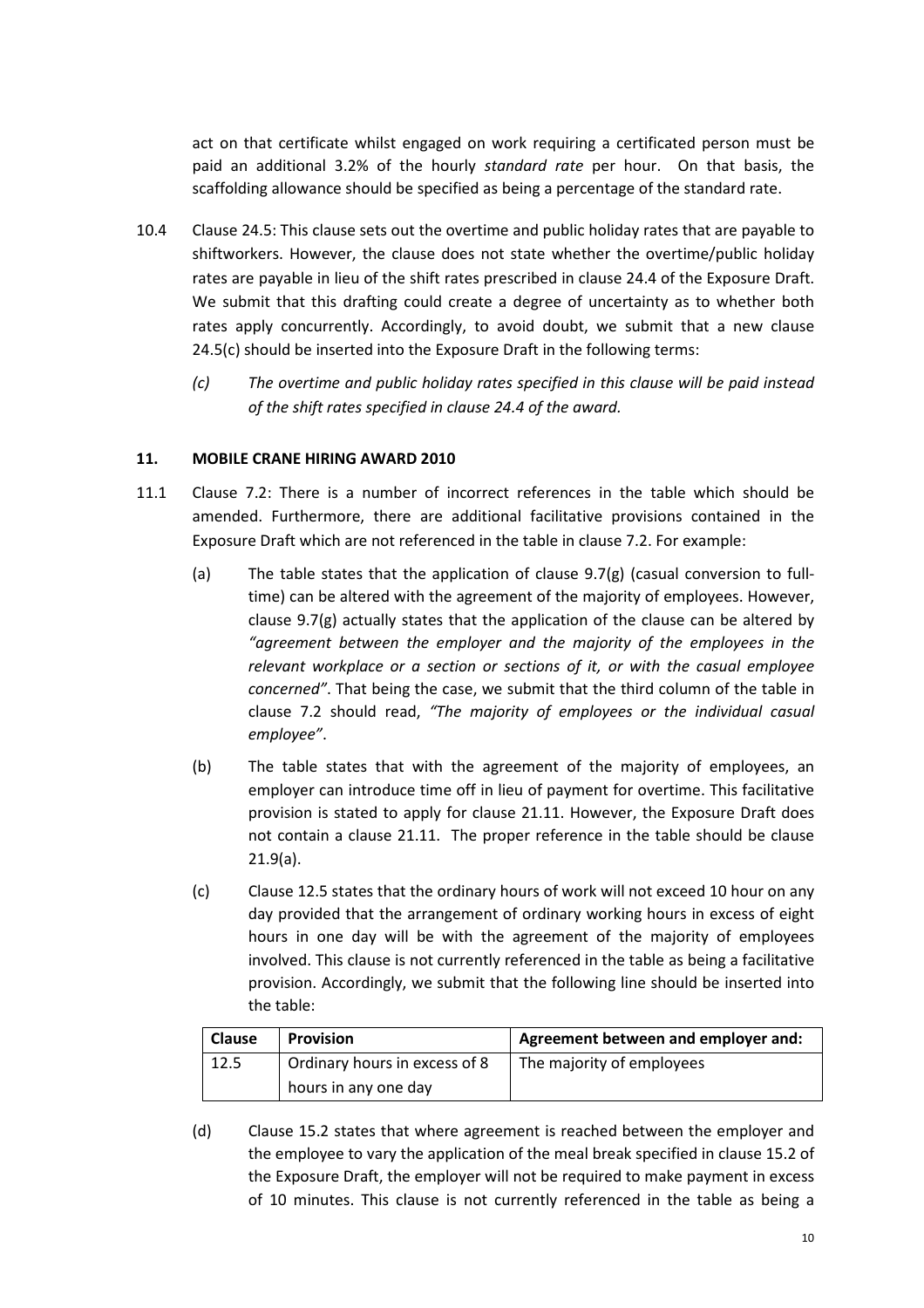facilitative provision. Accordingly, we submit that the following line should be inserted into the table:

| <b>Clause</b> | <b>Provision</b>               | Agreement between and employer and: |
|---------------|--------------------------------|-------------------------------------|
| 15.2          | Variation to meal break during | The individual employee             |
|               | overtime                       |                                     |

(e) Clause 23.4(a)(vi) states that where the majority of employees in the depot or section agree, the employer may close down the depot for two or three separate periods in accordance with the subclause. This clause is not currently referenced in the table as being a facilitative provision. Accordingly, we submit that the following line should be inserted into the table:

| <b>Clause</b> | <b>Provision</b>      | Agreement between and employer and: |
|---------------|-----------------------|-------------------------------------|
| 23.4(a)(vi)   | Two or three separate | The majority of employees           |
|               | shutdown periods      |                                     |

(f) Clause 23.5(b) states that the granting and taking of annual leave for a part closedown and part rostered leave will be subject to the agreement of the employer and the majority of employees in the depot, or a section thereof. This clause is not currently referenced in the table as being a facilitative provision. Accordingly, we submit that the following line should be inserted into the table:

| <b>Clause</b> | <b>Provision</b>                                                                | <b>Agreement between and</b><br>employer and: |
|---------------|---------------------------------------------------------------------------------|-----------------------------------------------|
| 23.5(b)       | Granting and taking annual leave for<br>part close-down and part rostered leave | The majority of employees                     |

- 11.2 Clause 9.2: The reference to paid parental leave in this clause should be removed as the Award does not provide any entitlement to paid parental leave. While the Exposure Draft provides for parental leave entitlements as per the NES, we note that the NES does not provide paid parental leave. Further, casual employees are eligible to take unpaid parental leave under the NES, provided that at they have worked for their employer for 12 months on a regular and systematic basis and they have a reasonable expectation of continuing work with the employer on a regular and systematic basis, but for the birth or adoption of their child.
- 11.3 Clause 23.3(b)(ii): This clause sets out the circumstances in which an employee should be paid shift loadings during a period of annual leave instead of the 17.5% annual leave loading prescribed by clause 23.3(b)(i) of the Exposure Draft. The current wording of clause 23.3(b)(ii), in particular the use of the term "loading" without qualifying whether it is "shift loading" or "annual leave loading", may lead to some confusion as to how the clause is applied. Accordingly, we submit that clause  $23.3(b)(ii)$  should be amended as follows:

"Where the employee would have received shift loadings prescribed by clause 22 Shiftwork, had they not been on leave and the shift loadings would be of a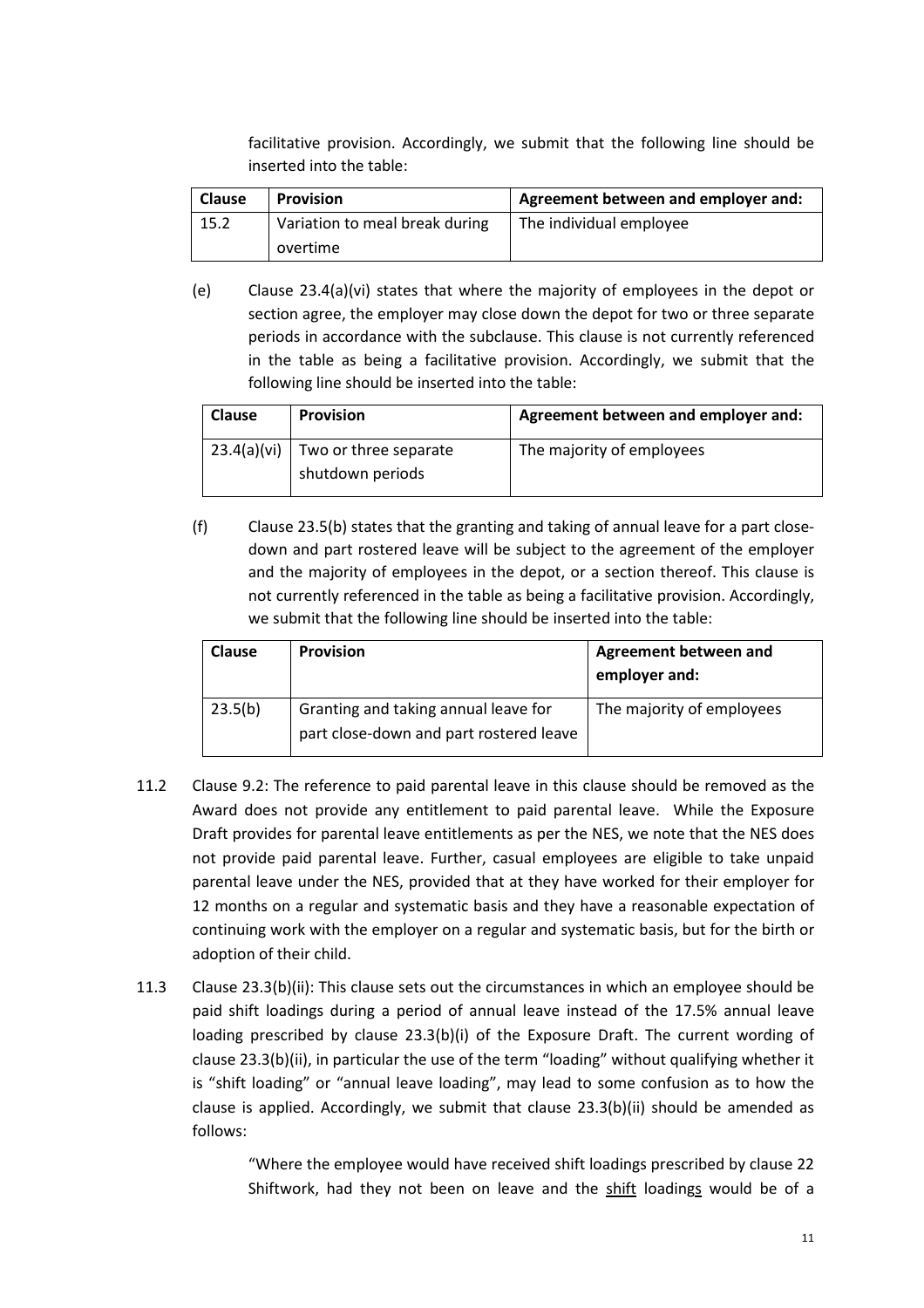greater amount than 17.5%, then the shift loadings  $#$  will apply to the relevant weekly wage rate instead of the annual leave loading of 17.5%."

- 11.4 Clause 15.2: This clause outlines an employee's entitlement to a meal break during overtime. The Commission has asked parties to consider whether the meal breaks specified in clause 15.2(c) and 15.2(e) are paid breaks. Clause 15.2(a) of the Exposure Draft states that employees who work a period of overtime more than 1.5 hours after working ordinary hours, must be allowed a 20 minute **paid** meal break. In particular, the clause clarifies that the meal break is paid by using the following words, *"…which will be paid for at their ordinary hourly rate"*. These clarifying words are not used in clauses 15.2(c) and 15.2(c) when specifying the meal break to be taken by employees. In the absence of this reference, we submit that the breaks specified in clauses 15.2(c) and 15.2(e) are unpaid breaks.
- 11.5 Clause 17.3(a): This clause sets out an employee's entitlement to subsidised footwear and clothing items. The Commission has sought the parties views on whether clause 17.3(a)(iv) applies to clauses  $17.3(a)$ (ii),  $17.3(a)$ (iii) and  $17.3(a)$ (v). Clause  $17.3(a)$ (iv) states that an employee will be eligible for "the subsidy" after one month qualifying service with the employer. The use of the word "subsidy" (in the singular) creates a degree of confusion because clauses 17.3(a)(ii) and 17.3(a)(v) create an entitlement to "subsidies" (in the plural), namely:
	- (a) clause 17.3(a)(ii) provides that the employer will subsidise the cost of safety footwear in the amount of \$62.27; and
	- (b) clause 17.3(a)(v) provides that the employer will subsidise the cost of a Tasman Blue Jacket in the amount of \$62.27.
- 11.6 Given that the purpose of clause is to provide an entitlement to subsidised footwear and clothing items, we submit that clause  $17.3(a)(iv)$  is intended to apply to clauses 17.3(a)(ii), 17.3(a)(iii) and 17.3(a)(v). In our view, the clause itself would not make sense if the requirement to work a one month qualifying period applied to the footwear subsidy, but not the jacket subsidy, and vice verse.
- 11.7 To remove this confusion from the Exposure Draft, we submit that clause 17.3 should be amended as follows:
	- "17.3 Expense related allowances

#### *(a) Protective clothing and equipment*

*(i) Where an employee is required to work in a place where in the absence of protective clothing or footwear, the employees' clothing or footwear will become wet, the employee will provide waterproof clothing, safety helmet and footwear, as necessary, and be reimbursed by the employer for the cost of the clothing and protective equipment. Alternatively the employer may provide the clothing and protective equipment.* 

*(ii) The purchase of safety footwear will be subsidised by the employer and will be replaced when required due to wear, loss or*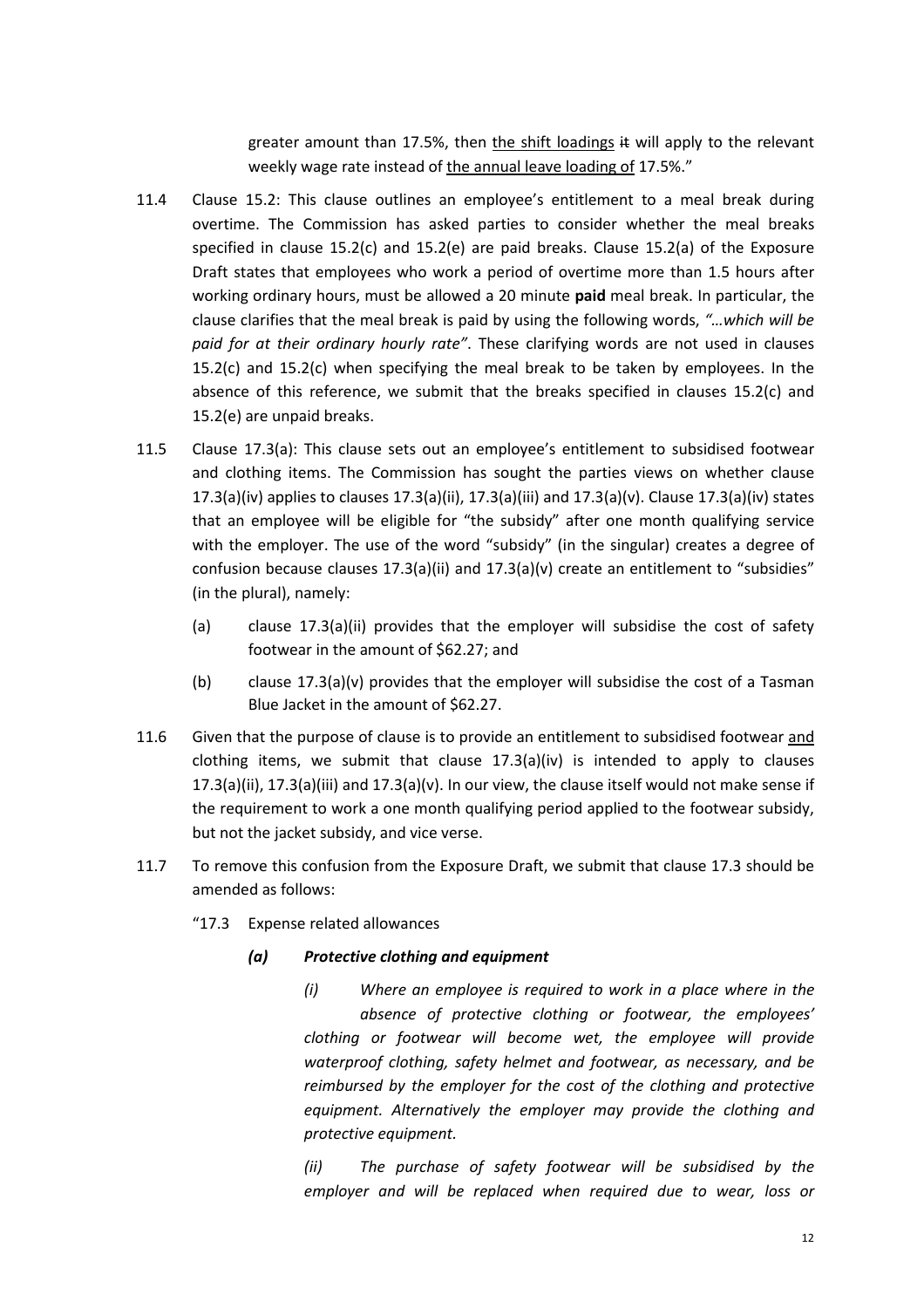*damage. On each occasion that an employee obtains safety footwear, the employer will subsidise the cost of such footwear to an amount of \$62.27.* 

*(iii) The employee will purchase the approved type safety footwear and will present the receipt in order to obtain the subsidies specified in this clause subsidy.* 

*(iv) All employees will be eligible for the subsidies specified in this clause subsidy after one month qualifying service with the employer.* 

*(v) The purchase of a Tasmanian Bluey Jacket will be subsidised by the* 

> *employer and will be replaced when required due to wear, loss or damage. On each occasion the employer will subsidise the cost of such jacket to an amount of \$62.27."*

- 11.8 Clause 22.9: This clause states that all work outside the ordinary hours of shiftwork will be paid 200% of the ordinary hourly rate. The Commission has asked parties to clarify whether clause 22.9 applies Monday to Friday as the clause is inconsistent with clauses 22.6 and 12.1 of the Exposure Draft. In our view, clause 22.9 intends to cover work done outside ordinary hours that is **not** completed on a Saturday, Sunday or Public Holiday because clauses 22.6 (Saturday penalties for shiftwork), 22.7 (Sunday penalties for shiftwork) and 22.8 (Public holiday penalties for shiftwork) already provide the relevant penalties payable for work completed during these particular times which are outside ordinary hours. For example:
	- (a) Clause 12.1 states that the ordinary hours of work will be 38 hours per week, Monday to Friday, worked continuously at the discretion of the employer, between 6.00am and 6.00pm, except for meal breaks, arranged in accordance with clause 15. As result, this clause suggests that any work completed outside of ordinary hours (e.g. on a Saturday, Sunday or Public Holiday) would be overtime and in the case of shiftworkers, paid at the rate of 200% of the ordinary hourly rate as per clause 22.9; and
	- (b) Clause 22.6 states that all time worked on a Saturday as shiftwork must be paid in accordance with the overtime rate specified in the clause. These rates compensate the employee for working "outside of ordinary hours". This clause understandably causes a degree of confusion when read in conjunction with clause 22.9 because clause 22.9 purports to cover **all** work performed outside the ordinary hours.

As a result, clause 22.9 applies in respect of any work outside ordinary hours, Monday to Friday. This interpretation is consistent with the payment of overtime in respect of day workers in clause 21.3 of the Exposure Draft.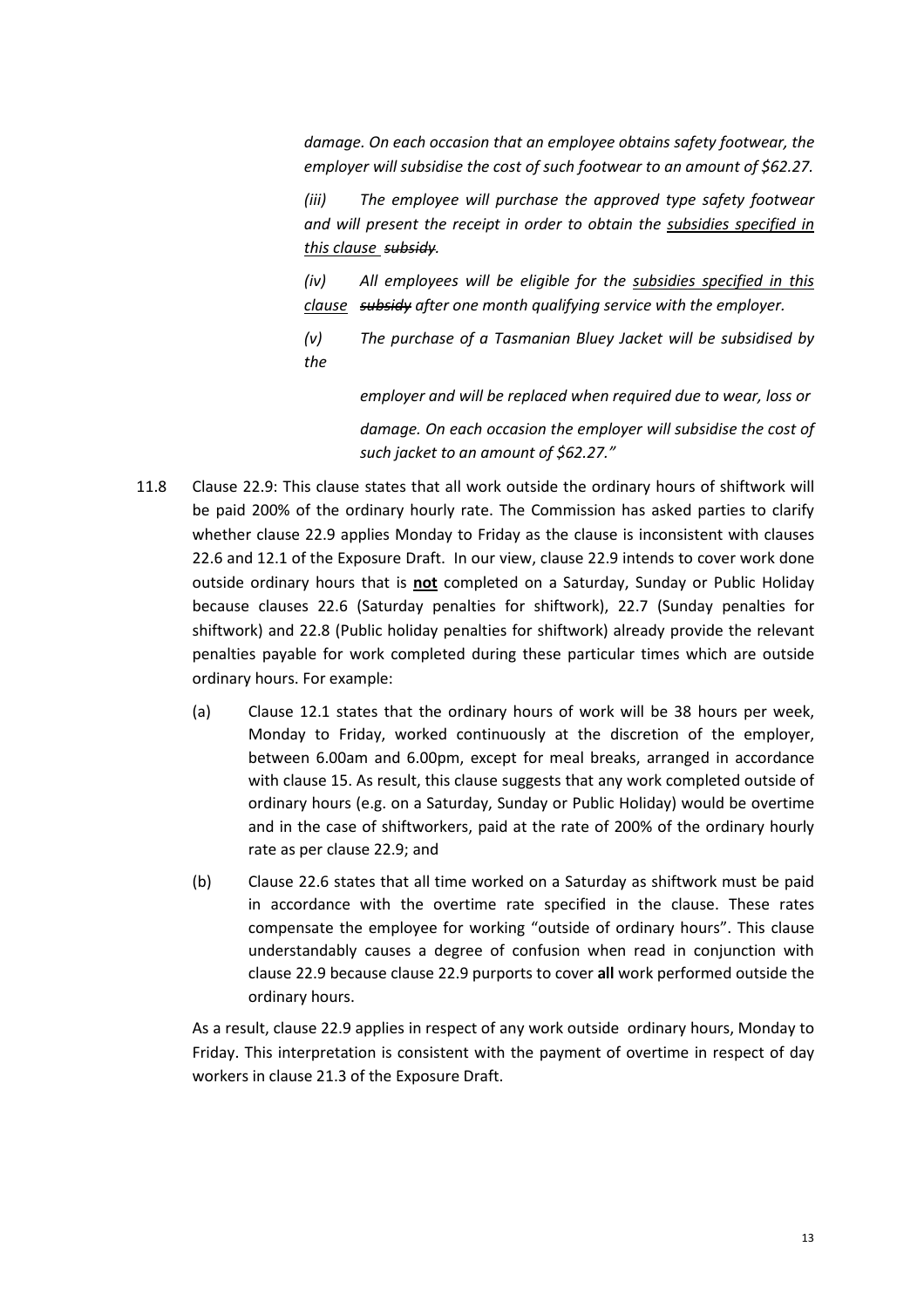11.9 To avoid any ambiguity concerning the application of this clause, we submit that clauses 22.6 to 22.9 of the current Exposure Draft should be deleted and replaced with the following new clause 22.6:

| For overtime worked on:                     | Overtime rate % of ordinary |
|---------------------------------------------|-----------------------------|
|                                             | hourly rate                 |
| Monday to Friday                            | 200                         |
| Saturday - first two hours                  | 150                         |
| Saturday - after two hours                  | 200                         |
| Saturday - for all time worked after 12noon | 200                         |
| Sunday - all time worked                    | 200                         |
| Public holidays - all time worked           | 250                         |

**22.6** All time worked outside the ordinary hours of work will be overtime and paid at:

#### **12. PLUMBING AND FIRE SPRINKLERS AWARD 2010**

- 12.1 Clause 7.2: There are additional facilitative provisions contained in the Exposure Draft which are not referenced in the table in clause 7.2. Set out below are our submissions in respect of these matters:
	- (a) Clause 15.5(c) provides that an employer with fewer than 15 employees can, subject to an agreement in writing between the employer and the employee, pay the employee overtime for any hours worked over 38 hours in any week, instead of accruing an RDO. This clause is not currently referenced in the table in clause 7.2 as being a facilitative provision. Accordingly, we submit that the following line should be inserted into the table:

| <b>Clause</b> | <b>Provision</b>                                                     | Agreement between and<br>employer and: |
|---------------|----------------------------------------------------------------------|----------------------------------------|
| 15.5(c)       | Overtime instead of RDO for employer<br>with fewer than 15 employees | The individual employee                |

(b) Clause 15.5(e) states that the RDO for employees not working alongside other building and construction workers will be as nominated by the employer, unless agreement is reached between the employer and its employees for an alternate day to be the RDO in the four week cycle. This clause is not currently referenced in the table in clause 7.2 as being a facilitative provision. Accordingly, we submit that the following line should be inserted into the table:

| <b>Clause</b> | <b>Provision</b>                     | <b>Agreement between and</b> |
|---------------|--------------------------------------|------------------------------|
|               |                                      | employer and:                |
| 15.5(e)       | Alternate RDO for employees not      | The employees                |
|               | working alongside other building and |                              |
|               | construction workers                 |                              |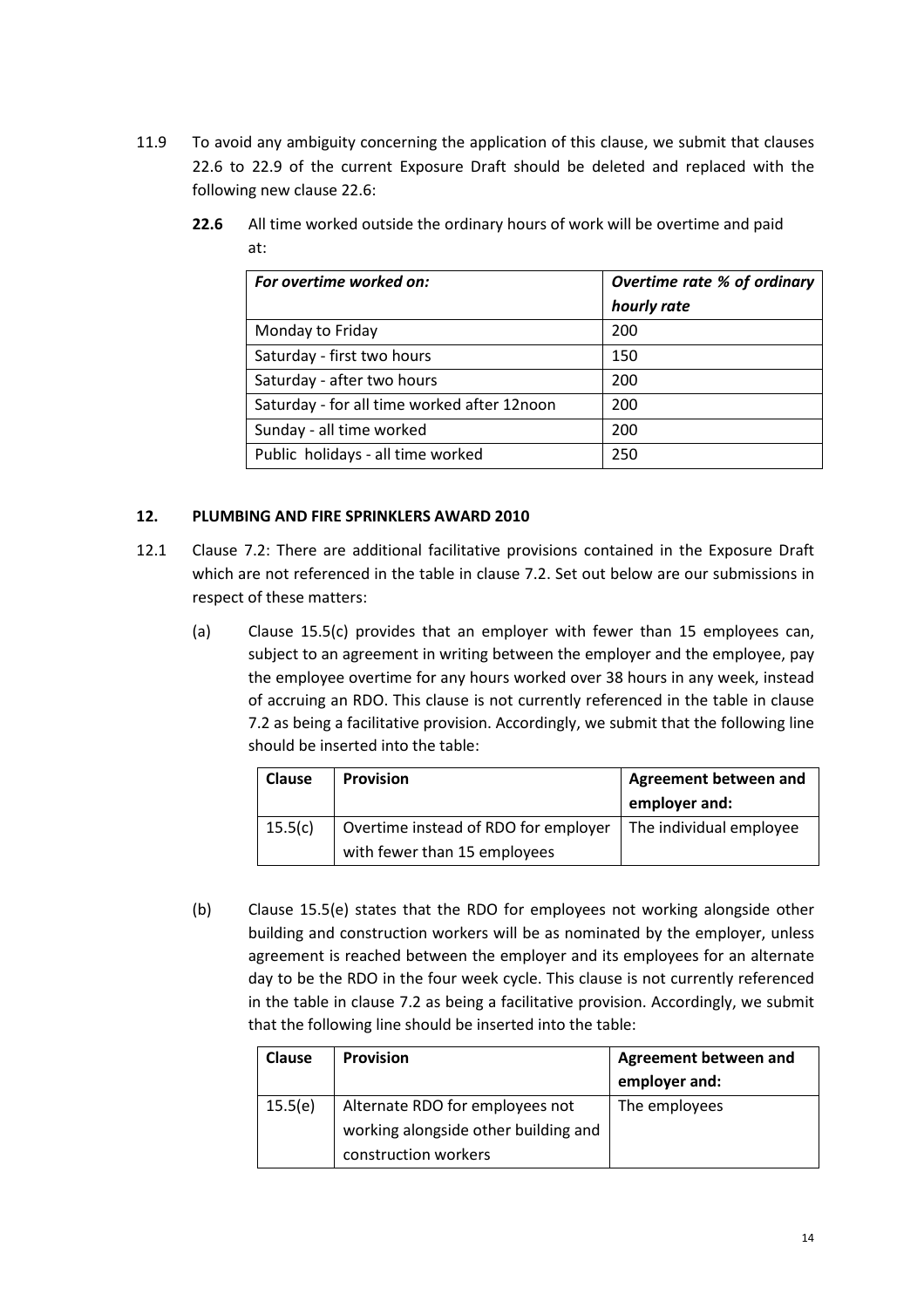(c) Clause 15.5(f) states that the RDO for employees working alongside other building and construction workers will be the fourth Monday in the cycle, unless an alternative day in the four week cycle is agreed in writing between the employer and its employees. This clause is not currently referenced in the table in clause 7.2 as being a facilitative provision. Accordingly, we submit that the following line should be inserted into the table:

| <b>Clause</b> | <b>Provision</b>                    | <b>Agreement between and</b><br>employer and: |
|---------------|-------------------------------------|-----------------------------------------------|
| 15.5(f)       | Alternate RDO for employees working | The employees                                 |
|               | alongside other building and        |                                               |
|               | construction workers                |                                               |

- 12.2 Clause 15.3: This clause in the Exposure Draft states that agreement can be reached by the employer and its employees to start work early. The Commission has asked the parties to consider whether clause 15.3 should specify "a majority of employees". Based on the current drafting of clause 15.3, we submit that it is unclear whether the reference to "employees" is a reference to "a majority of employees". However, given that clause 15.3 refers to "employees" in the plural, it is reasonable to assume that the clause was meant to apply in respect of "a majority of employees", as opposed to an agreement reached between an employer and "an individual employee". Furthermore, the application of clause 15.3 to "a majority of employees" would be consistent with the facilitative provision contained in clause 15.4 of the Exposure Draft (alternate methods of arranging ordinary hours and RDOs) which applies in respect of agreement reached between "an employer and the majority of its employees".
- 12.3 Clauses 16.5 and 16.6: In response to the Commission's query, we submit that in order to make the award more user-friendly, it is appropriate that clauses 16.5 and 16.6 are placed within the same clause. Given that clause 16 of the Exposure Draft generally deals with breaks under the award, it would appear to be the most appropriate place to put the clauses. However, we would not be opposed to these clauses being placed in the overtime clause of the Exposure Draft, provided that both clauses are kept together.
- 12.4 Clause 18.8: In response to the Commission's query, we note that clause 18.8(a) states that wages, allowances and other monies must be paid in **cash** or by **cheque**, **bank cheque**, **bank or similar transfer**, or **any combination of these**. We submit that a "bank or similar transfer" allows for the payment of wages by electronic means. However, to ensure that there is no ambiguity concerning electronic transfer being an acceptable method of paying wages, clause 18.8(a) could be amended to include an express reference to payment by electronic means.
- 12.5 Clause 20.3(f): In response to the Commission's query, given the clause specifies that the allowance is payable to "**adult** fire sprinkler fitter employees" as opposed to "fire sprinkler fitter employees" generally, the allowance is clearly only payable to adults, and this clearly reflects the provision at 21.1(g) of the current award.